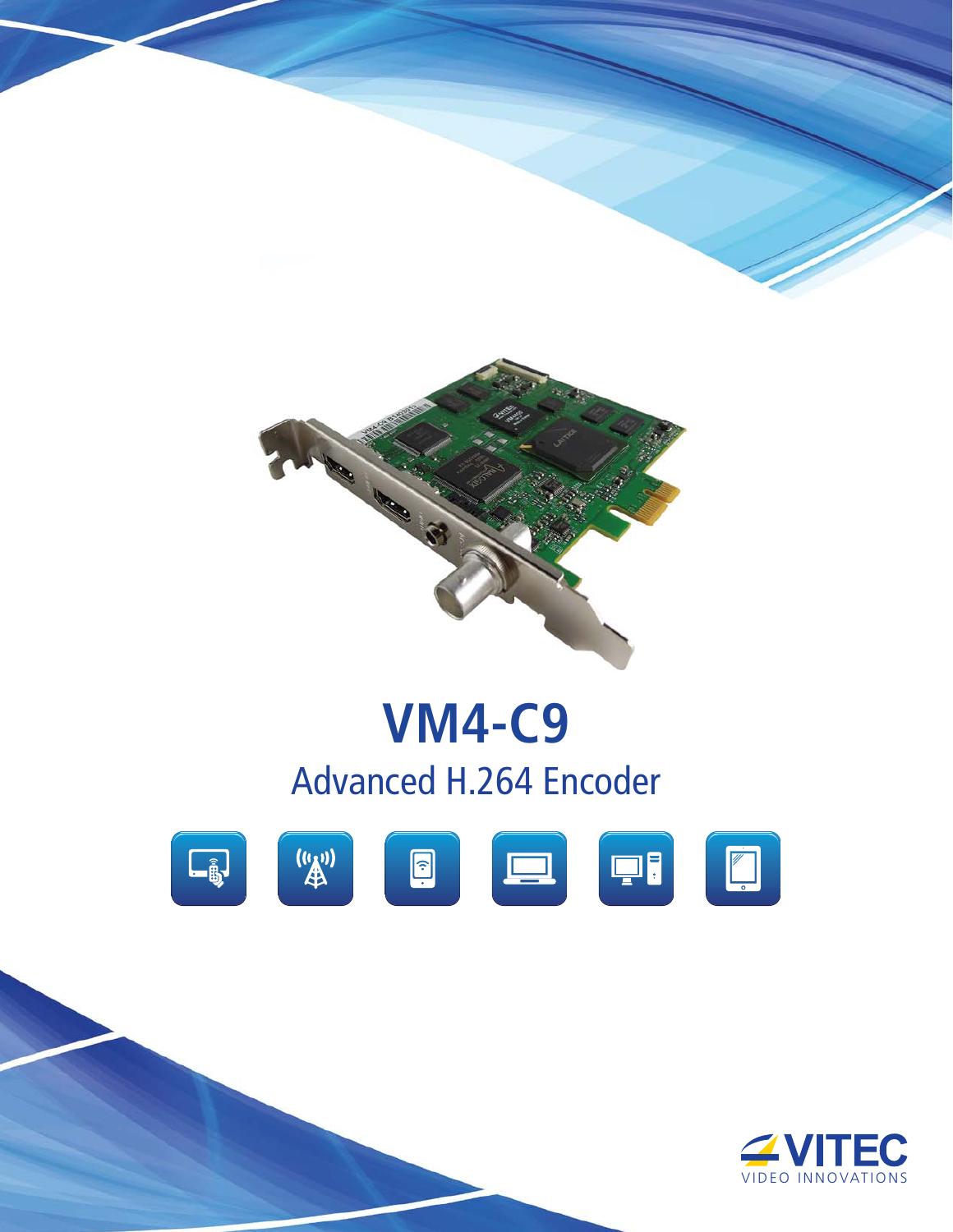## The VM4-C9 family is the most cost effective solution for hardware H.264 encoding

Designed for demanding video applications, the VITEC VM4-C9 delivers extremely high quality HD and SD H.264 encoding up to 1080p30 (SDI & HDMI). Video inputs include HD-SDI 3Gb/s and HDMI digital as well as a composite analog video input. Audio inputs include SDI embedded, HDMI embedded and analog audio. With its small size and low power consumption (8W), the VM4-C9 is perfect for industrial and medical applications.

Using new framework called "Dorsalista" the VM4-C9 card + SDK allows you to develop your application on Windows or Linux operating systems. For Linux, the current SDK support is Ubuntu v14.04. Other Kernels and versions can be generated on demand. A powerful and easy to use software development kit (SDK) includes several sample applications in 32 bits (QT, C Sharp) with the source code associated.

VM4-C9 is available in two versions:

- 1 x SD version: VM4-C9 SD
- 1 x HD version: VM4-C9 HD

VITEC's VM4-C9 board can be upgraded directly via end-user software without any hardware manipulation, with additional upgrades for streaming and OSD capabilities available.

### **Specifications:**

- **HD H.264**
- **Streaming**
- **HD-SDI**
- **HDMI In & Out**
- **Composite**

#### **Applications:**

- **Industrial**
- **Medical**
- **Broadcast**
- **Enterprise**
- **Military**

#### **Bracket Description:**



|       |               |     |     | Part Number   Description   SD   HD   OSD (Overlay)   Streaming |           |
|-------|---------------|-----|-----|-----------------------------------------------------------------|-----------|
| 16206 | VM4-C9 SD     | Yes | No. | No                                                              | No        |
| 16207 | VM4-C9 SD $+$ | Yes | No  | Yes                                                             | Yes       |
| 16208 | VM4-C9 HD     | Yes | Yes | <b>No</b>                                                       | <b>No</b> |
| 16209 | VM4-C9 HD $+$ | Yes | Yes | Yes                                                             | Yes       |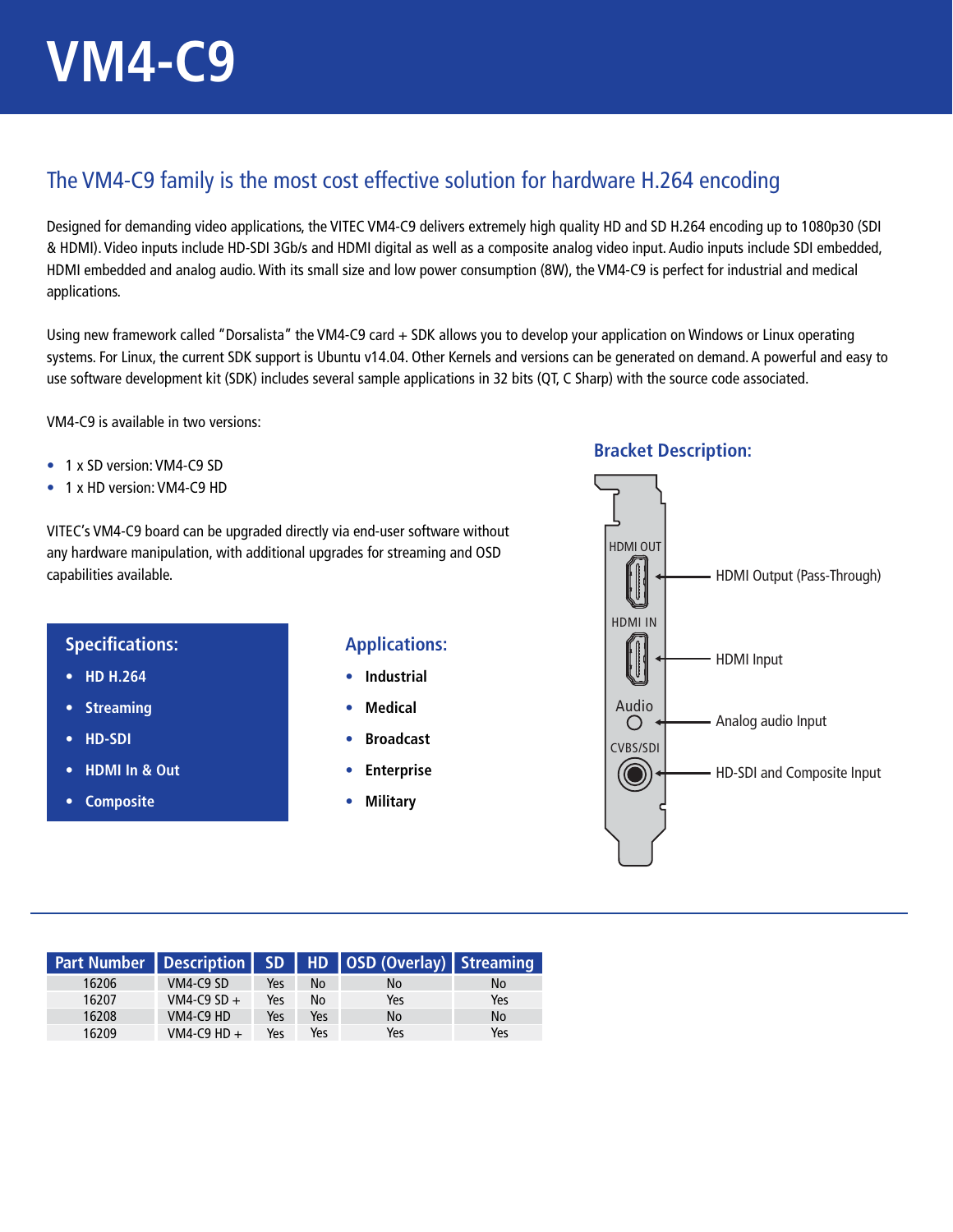

| <b>Technical Specifications</b>                   | <b>VM4-C9 SD <math>(+)</math></b>                    | VM4-C9 HD $(+)$                                      |
|---------------------------------------------------|------------------------------------------------------|------------------------------------------------------|
| <b>Video Specifications</b>                       |                                                      |                                                      |
| Inputs                                            | Composite, SDI, HDMI                                 | Composite, SDI, HDMI                                 |
| Input resolution                                  |                                                      | Up to 1080p60 (SDI & HDMI)                           |
|                                                   | Up to FD1<br><b>HDMI</b>                             | <b>HDMI</b>                                          |
| Output<br>H.264                                   |                                                      |                                                      |
|                                                   | Yes (4:2:0)                                          | Yes (4:2:0)                                          |
| Bitrate H.264 SD                                  | 500 Kbit/s to 6 Mbit/s                               | 500 Kbit/s to 6 Mbit/s                               |
| Bitrate H.264 HD                                  | 1 Mbit/s to 15 Mbit/s                                | 1 Mbit/s to 15 Mbit/s                                |
| <b>Bitrate Regulation</b>                         | <b>CBR/VBR</b>                                       | <b>CBR/VBR</b>                                       |
| H.264 Profile                                     | Up to MP@L3                                          | Up to HP@L4.1                                        |
| H.264 Tools                                       | Deblocking filter, CABAC, MBAFF,                     | Deblocking filter, CABAC, MBAFF,                     |
|                                                   | Multislices, Adaptive noise filter                   | Multislices, Adaptive noise filter                   |
| Aspect ratios                                     | 4/3 & 16/9                                           | 4/3 & 16/9                                           |
| <b>Transport Mux</b>                              | Yes                                                  | Yes                                                  |
| MP4 Mux                                           | Yes                                                  | Yes                                                  |
| <b>GOP Definition</b>                             | I, IP, IBP, IBBP,                                    | I, IP, IBP, IBBP,                                    |
| IP distance settings                              | Yes                                                  | Yes                                                  |
| MPEG-2 (4:2:0) SD                                 | 1 Mbit/s to 15 Mbit/s                                | 1 Mbit/s to 15 Mbit/s                                |
| <b>Transport Mux</b>                              | Yes                                                  | Yes                                                  |
| <b>Bitrate Regulation</b>                         | <b>CBR/VBR</b>                                       | <b>CBR/VBR</b>                                       |
| MPEG-1                                            | 128 Kbit/s to 3 Mbit/s                               | 128 Kbit/s to 3 Mbit/s                               |
| System mux                                        | Yes                                                  | Yes                                                  |
| <b>Bitrate Regulation</b>                         | <b>CBR/VBR</b>                                       | <b>CBR/VBR</b>                                       |
| <b>Audio Specifications</b>                       |                                                      |                                                      |
| Inputs                                            | Analog Audio, SDI Embedded, HDMI Embedded            | Analog Audio, SDI Embedded, HDMI Embedded            |
| Number of channels                                | Analog (2), HDMI (8), SDI (16)                       | Analog (2), HDMI (8), SDI (16)                       |
| <b>Formats</b>                                    | AAC-LC, MPEG-1 Layer 2                               | AAC-LC, MPEG-1 Layer 2                               |
| <b>AAC Bitrate</b>                                | 64 to 128 kbit/s                                     | 64 to 128 kbit/s                                     |
| MPEG-1 Layer 2 Bitrate                            | 32 to 640 kbit/s                                     | 32 to 640 kbit/s                                     |
| <b>Sampling Frequency</b>                         | 48 Khz                                               | 48 Khz                                               |
| Bits per sample                                   | 16 bits                                              | 16 bits                                              |
| <b>Video Format supported</b>                     |                                                      |                                                      |
| 1080p (1920 x 1080)                               | N/A                                                  | 30, 29.97, 25, 24, 23.976 fps                        |
| 1080i (1920 x 1080)                               | N/A                                                  | 30, 29.97, 25, 24 fps                                |
| 720p (1280 x 720)                                 | N/A                                                  | 60, 59.94, 50 fps                                    |
| NTSC (720 x 480)                                  | 29.97 fps                                            | 29.97 fps                                            |
| PAL (720 x 576)                                   | 25 fps                                               | 25 fps                                               |
| <b>Still Image while Encoding</b>                 |                                                      |                                                      |
| JPEG compression                                  | Yes                                                  | Yes                                                  |
| Resolution                                        | Native resolution                                    | Native resolution                                    |
| Deinterlacing                                     | Yes                                                  | Yes                                                  |
| <b>Advanced features</b>                          |                                                      |                                                      |
| Preview on VGA                                    | Yes (Windows Only)                                   | Yes (Windows Only)                                   |
| Closed captionning                                | Yes                                                  | Yes                                                  |
| Ancillary data and VBI                            | Yes                                                  | Yes                                                  |
| SMPTE RD-11                                       | Yes                                                  | Yes                                                  |
| <b>VITC</b>                                       | Yes                                                  | Yes                                                  |
| Brightness, Contrast, Saturation, Hue adjustments |                                                      |                                                      |
|                                                   | Yes (Analog)                                         | Yes (Analog)                                         |
| Audio level adujstments                           | Yes                                                  | Yes                                                  |
| Pause/Resume mode                                 | Yes                                                  | Yes                                                  |
| Split mode                                        | Yes                                                  | Yes                                                  |
| Multiboarding                                     | Yes                                                  | Yes                                                  |
| <b>Options</b>                                    |                                                      |                                                      |
| Streaming                                         | TS over UDP/RTP, RTSP (Unicast, Multicast)           | TS over UDP/RTP, RTSP (Unicast, Multicast)           |
| On Screen Display (OSD)                           | Yes                                                  | Yes                                                  |
| <b>Developers Ressources</b>                      |                                                      |                                                      |
| Operating systems                                 | Windows 7 (32 bits / 64 bits) Linux Ubuntu           | Windows 7 (32 bits / 64 bits) Linux Ubuntu           |
| Development kits                                  | Dorsalista Framework<br>Demo application source code | Dorsalista Framework<br>Demo application source code |
| <b>System Configuration</b>                       |                                                      |                                                      |
| Minimum configuration                             | Core2Duo - 1, 8 Ghz, 2 GB RAM                        | Core2Duo - 1, 8 Ghz, 2 GB RAM                        |
| PCIe compliance                                   | PCIe (1 x lane)                                      | PCIe (1 x lane)                                      |
| Dimensions of the board                           | 117 x 99,5 mm / 4.60" x 3.92"                        | 117 x 99,5 mm / 4.60" x 3.92"                        |
| Power consumption                                 | 8 W                                                  | 8 W                                                  |